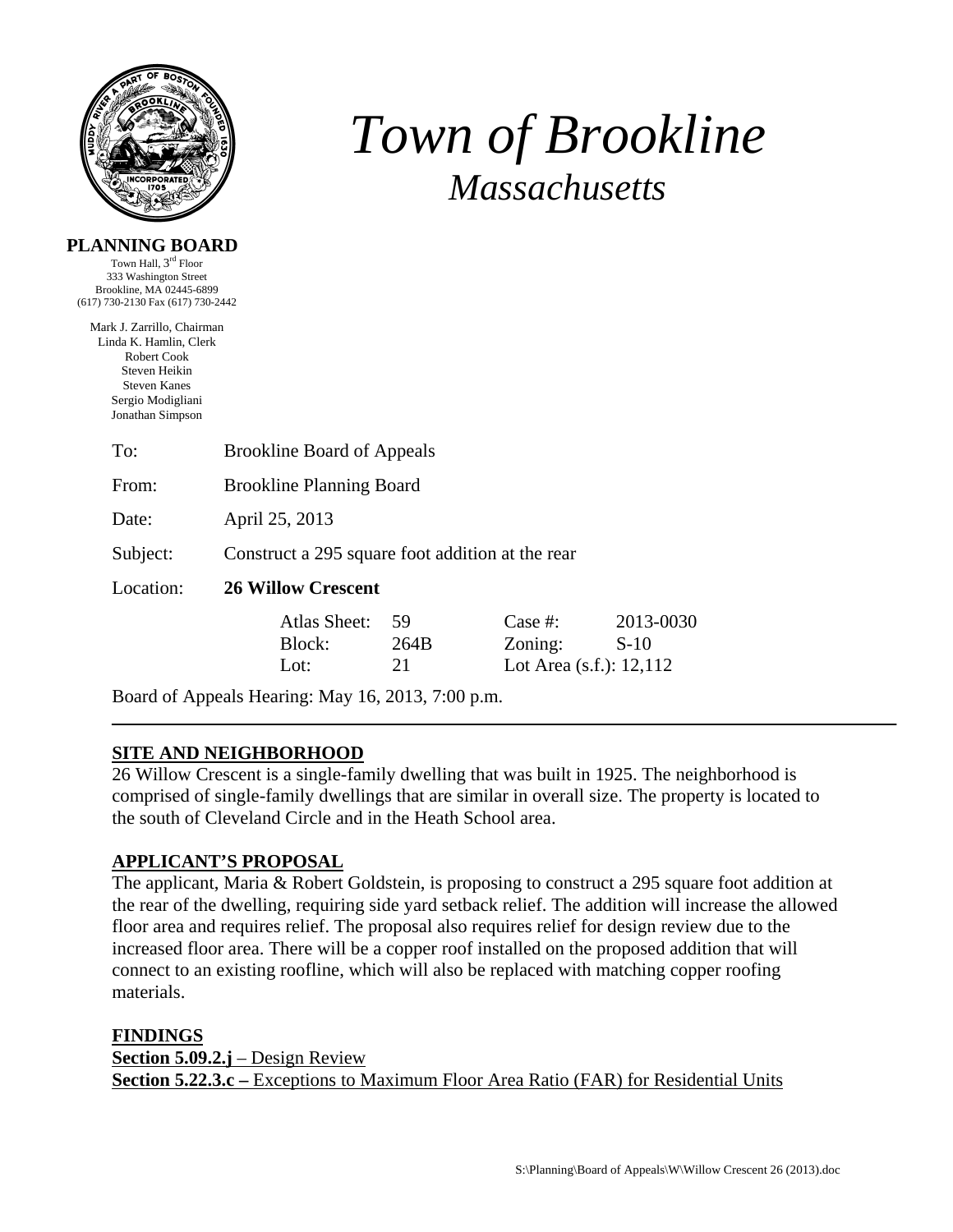| <b>Dimensional Requirements</b> | <b>Required</b> | <b>Existing</b> | <b>Proposed</b> | <b>Relief</b>   |
|---------------------------------|-----------------|-----------------|-----------------|-----------------|
| <b>Floor Area Ratio</b>         | .30             | .35             | .37             | Special Permit* |
| <b>Floor Area Percentage</b>    | 100%            | 115%            | 123%            | Special Permit* |
| <b>Total Floor Area</b>         | $3,633$ s.f.    | $4.184$ s.f.    | 4,480 s.f.      | Special Permit* |

\* Under *Section 5.22.3.c*, the Board of Appeals grant a special permit to increase the floor area of a dwelling by less than 350 square feet, provided the resulting floor area is not more than 150% of the permitted floor area.

### **Section 5.43 –** Exceptions to Yard and Setback Regulations

#### **Section 5.70** – Rear Yard Requirements

| <b>Dimensional Requirements</b> | <b>Required</b> | <b>Existing</b> | <b>Proposed</b> | <b>Relief</b>   |
|---------------------------------|-----------------|-----------------|-----------------|-----------------|
| <b>Rear Yard Setback</b>        | 30'             |                 |                 | Special Permit* |

\* Under *Section 5.43*, the Board of Appeals may waive yard and setback requirements if a counterbalancing amenity is provided.

#### **Section 8.02 –** Alteration or Extension

A special permit is required to alter a pre-existing non-conforming structure.

# **PLANNING BOARD COMMENTS**

The Planning Board was mostly supportive the requested relief to increase the floor area by 295 square feet. The area of the proposed addition is largely shielded by a row of trees from the affected properties. The design of the construction is compatible with the design of the existing dwelling and is expected to be an attractive addition. The applicant's desire is for the roof of the addition to be constructed with standing seam copper that will extend to cover existing floor area. The Planning Board recommends that the applicant install additional landscaping to serve as a counterbalancing amenity required for a special permit.

Two Planning Board members voted against the proposal because they thought the applicant should push the wall back by three feet, and would have voted for the project if the applicant had agreed to do so.

# **Therefore, the Planning Board recommends approval (Voted 4-2) of the plans by Paul Lukez Architecture, submitted 4/17/13 subject to the following conditions:**

- 1. Prior to the issuance of a building permit, the applicant shall submit final floor plans and elevations subject to the review and approval of the Assistant Director of Regulatory Planning.
- 2. Prior to the issuance of a building permit, the applicant shall submit a final site and landscape plan indicating all counterbalancing amenities, subject to the review and approval of the Assistant Director of Regulatory Planning.
- 3. Prior to the issuance of a building permit, the applicant shall submit to the Building Commissioner for review and approval for conformance to the Board of Appeals decision: 1) a final site plan stamped and signed by a registered engineer or land